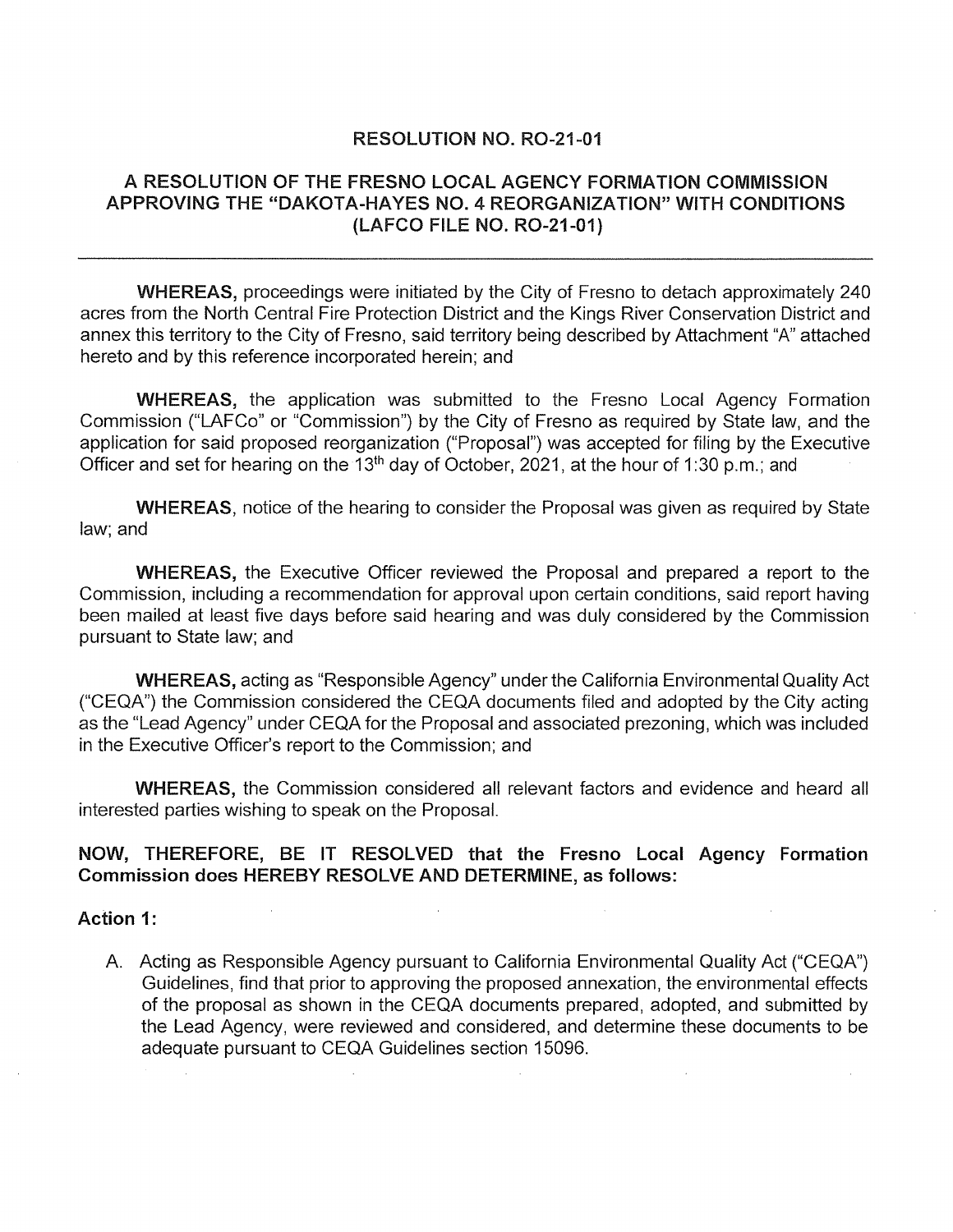## ADOPTED THIS 13th DAY OF OCTOBER 2021 BY THE FOLLOWING VOTE:

A YES: COMMISSIONERS MAGSIG, BRANDAU, ROBERTSON, SANTOYO, YEP

NOES: NONE

- ABSENT: NONE
- ABSTAIN: NONE

#### Action 2:

- A. Find that the proposed annexation is consistent with LAFCo Policies and the Cortese-Knox-Hertzberg Local Government Reorganization Act of 2000 ("CKH").
- B. Find pursuant to CKH and information in the record that:
	- a. The territory is inhabited; and
	- b. Not all landowners or registered voters have consented to the reorganization.
- C. Assign the distinctive short form designation "Dakota-Hayes No. 4 Reorganization." and approve the annexation subject to the following conditions of approval:
	- a. Pursuant to Fresno LAFCo Policy 103-05, the Executive Officer shall record the approved application if all conditions have been satisfied and once, he or she has determined that the facts pertaining to the application during the time of recording are materially similar to those facts considered by the Commission when the application was approved. Facts, as used in the proceeding sentence, is defined to include, but is not limited to, whether or not the proposed project is materially similar to the project described in any application before the Commission.
	- b. Submittal of corrected legal description and map.
	- c. Satisfactory verification that the City has accepted a final map shall be submitted to the Executive Officer prior to completion (recordation) of the annexation.
- D. Find that pursuant to CKH the territory is inhabited and not all landowners have consented to the annexation.
- E. Find that the notice mailed on September 22, 2021, was given to all landowners and registered voters within the affected territory, as well as within 300 feet of the affected territory, disclosed that there is potential for the extension or continuation of any previously authorized charge, fee, assessment, or tax by the local agency in the affected territory, and that the Commission intends to waive protest proceedings pursuant to section 56663(a)(b)(c) unless written opposition is received before the conclusion of the Commission proceedings. ·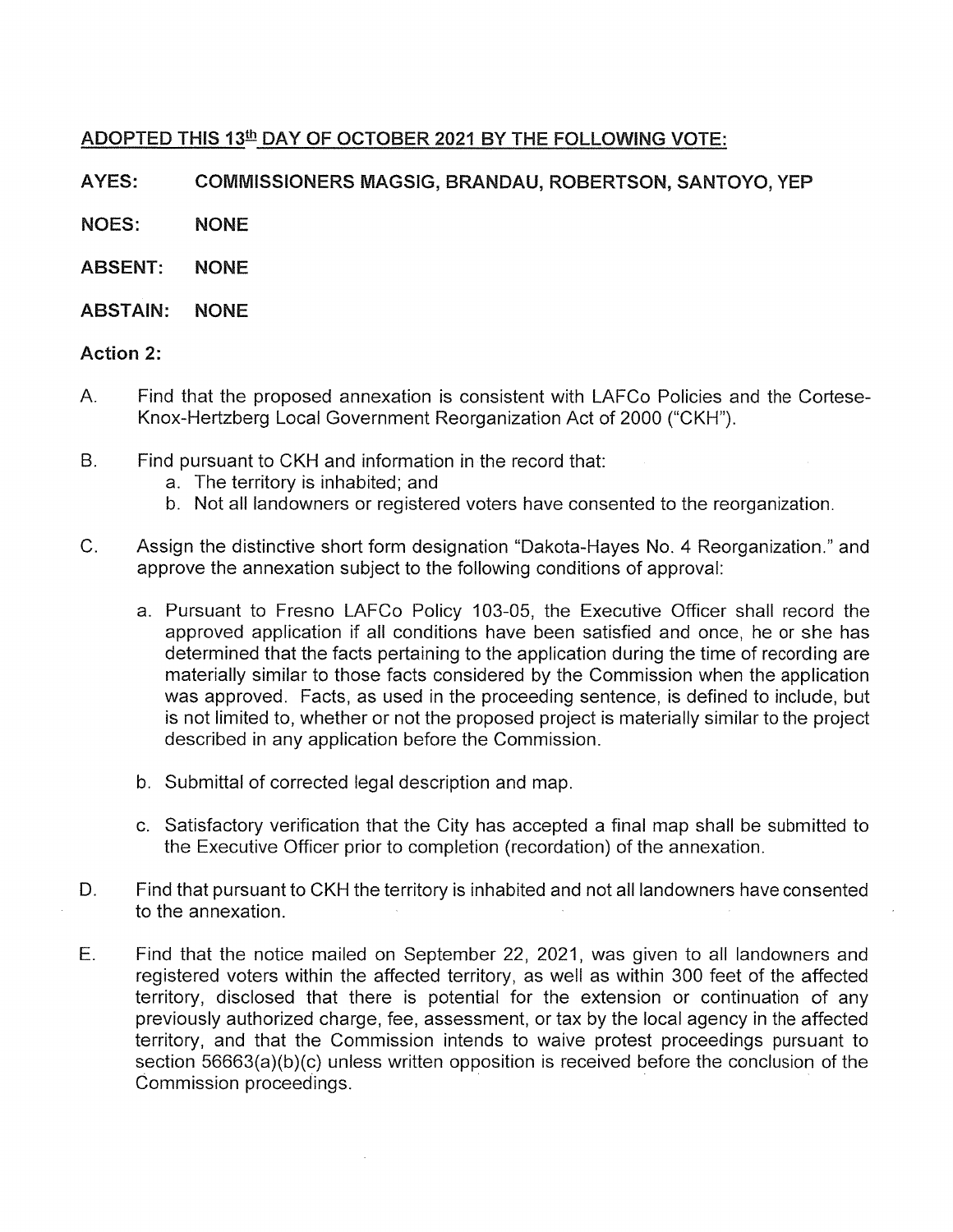F. Find that no written opposition to the proposal was received prior to the conclusion of the hearing and approve the proposal subject to the requirements of the CKH, the 30-day reconsideration period, and compliance with all of the above conditions, and waive further conduction Authority Proceedings.

### ADOPTED THIS 13<sup>th</sup> DAY OF OCTOBER 2021 BY THE FOLLOWING VOTE:

#### A YES: COMMISSIONERS BRANDAU, SANTOYO, MAGSIG, ROBERTSON, YEP

- NOES: NONE
- ABSENT: NONE

ABSTAIN: NONE

STATE OF CALIFORNIA) COUNTY OF FRESNO )

#### **CERTIFICATION**

 $\Delta$ 

 $\sim 10$ 

I, David E. Fey, Executive Officer, Fresno Local Agency Formation Commission, hereby certify that the foregoing resolution was adopted by the Commission on the 13<sup>th</sup> day of October 2021.

 $\sim 10^{-11}$ 

 $\sim 10^{-10}$ 

David E. Fey/Executive Officer Fresno Local Agency Formation Commission

 $\sim$ 

G:\LAFCO WORKING FILES\000 HEARINGS\2021\10 - October 13, 2021\Resolution R0-21-01.docx

 $\sim 10^{-11}$ 

 $\sim 10^{11}$ 

 $\mathcal{L}_{\rm{max}}$